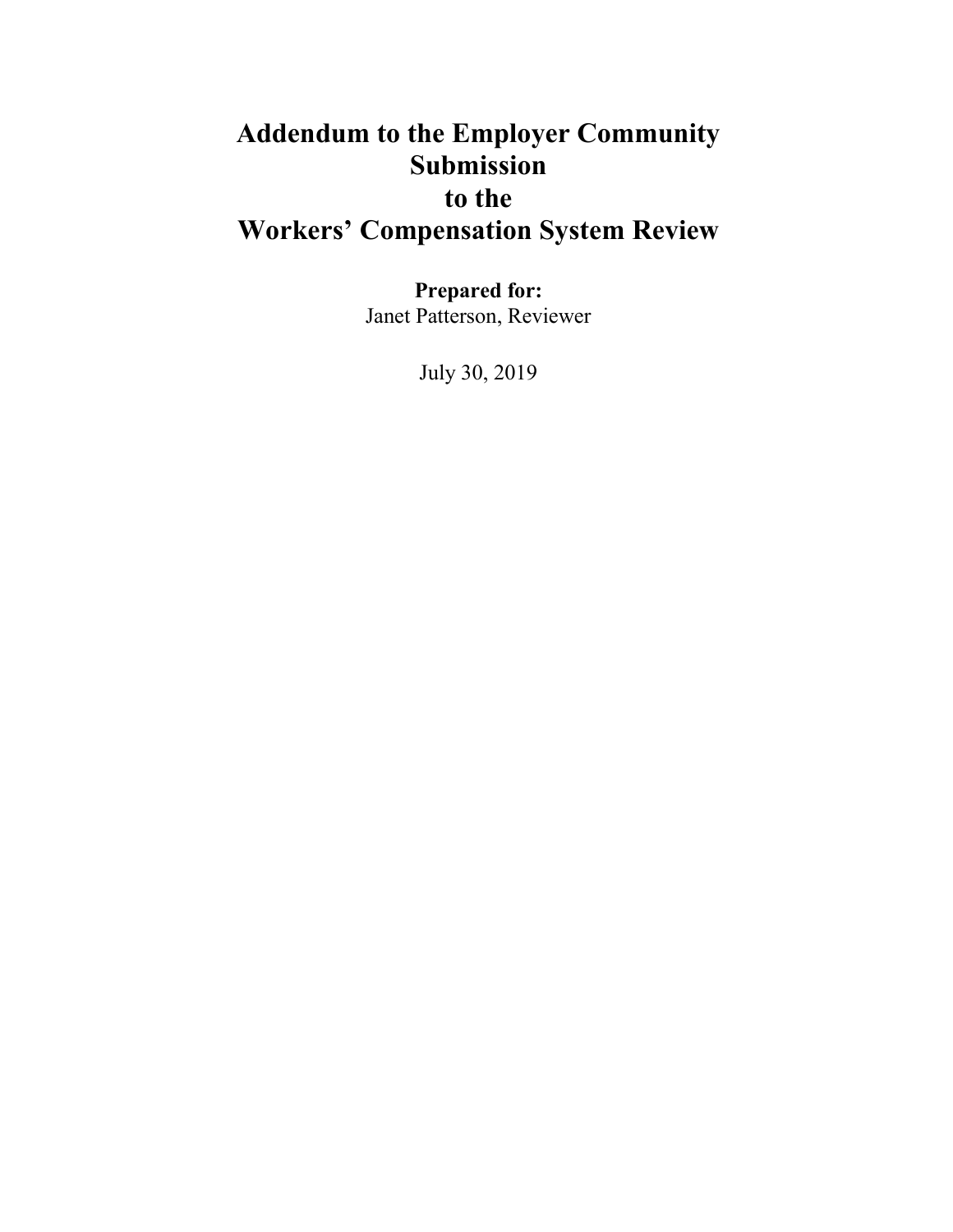## **Addendum to the Employer Community Submission to the Workers' Compensation System Review**

### **Response to TERMS OF REFERENCE #1(f)**

On July 18, 2019, the Reviewer advised us, by email, that the December 6, 2018 Final Report to the Board of Directors of WorkSafeBC prepared by Mr. Terrance Bogyo, entitled "Balance. Stability. Improvement. Options for the Accident Fund" (the Bogyo Report"), was now available and posted on the Reviewer's web-site. As this email was received after the Employer Community Submission to the Reviewer had been submitted, the Reviewer provided us until July 30th to submit an Addendum to address the Reviewer's Terms of Reference #1(f). The following are our comments in response to Terms of Reference #1(f).

**Term of Reference 1 (f) reads as follows:** "Whether there are any other urgent compensation issues that were not addressed in the final report to the Board of Directors of WorkSafeBC on how to manage the unappropriated balance in the Accident Fund."

#### **1. General Comments**

In her July 18th email, the Reviewer stated that she was "precluded from addressing matters raised in the Bogyo report itself, under my TOR".

Based on the above statement, we will not be responding in this submission to the merits of the various options for the Accident Fund which were raised in the Bogyo Report. However, the Employer Community wants to raise several general comments arising from the Bogyo Report which, in our view, would be applicable to the present Review being conducted by the Reviewer.

(a) On several occasions, the Bogyo Report acknowledged the importance with respect to maintaining the financial integrity and sustainability of the B.C. workers' compensation system. For example, one of the three themes, which were given priority for the purposes of developing the options set out in the Bogyo Report, was "stability" – which was described as follows on page 10:

Stability: maintaining the sustainability and comparability of the system.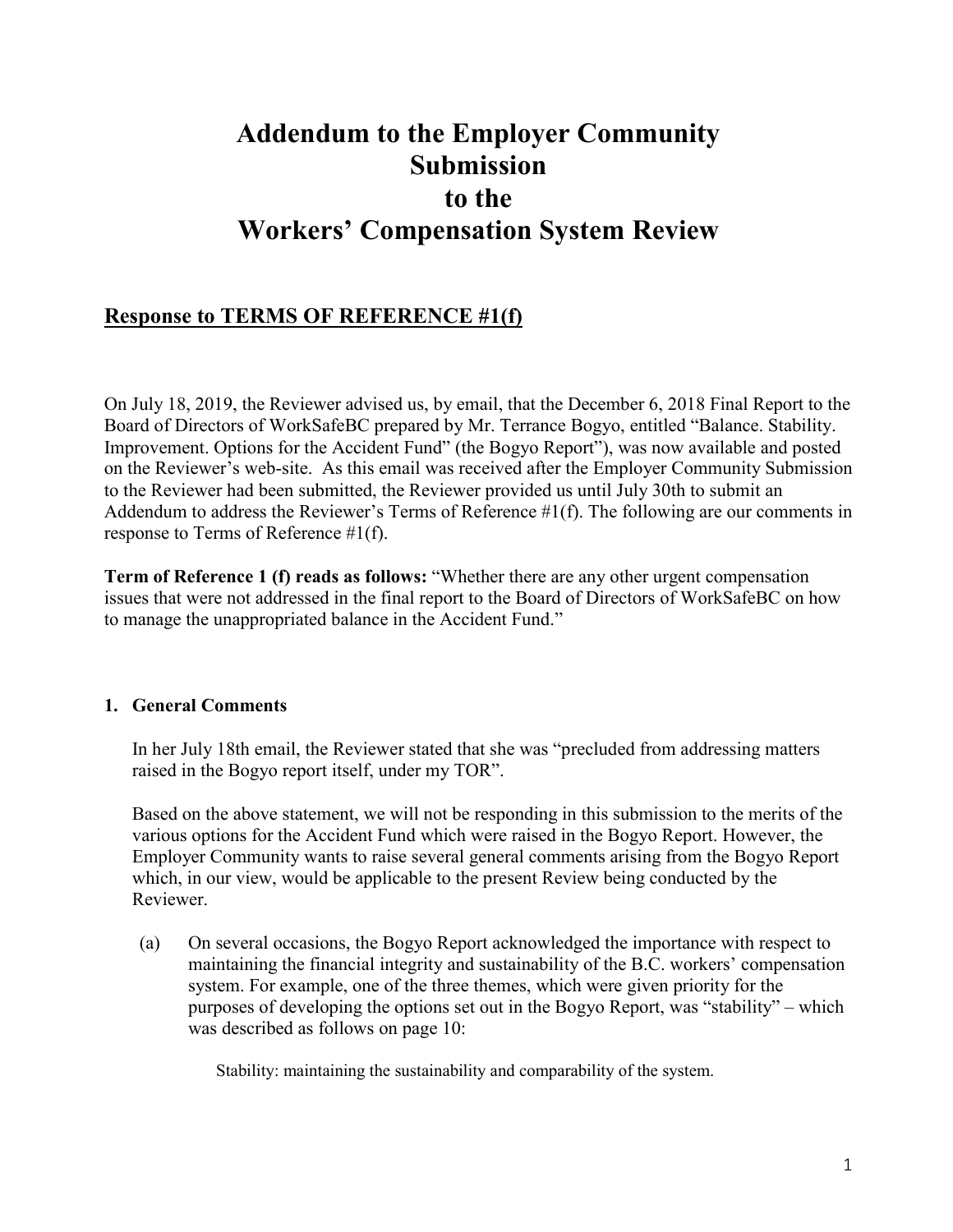The Bogyo Report identified (on page 9) the following "risks" that exist in the world's "new normal" environment which could undermine the financial stability of the B.C. workers' compensation system:

In the post "global financial crisis" world, managing in the "new normal" environment is not without continuing risk. There are arguments for continuing with the *status quo*. Volatile markets, sudden disasters, and emerging hazards are ever present; economic cycles persist and threaten employment security of workers and financial stability of employers; trade wars, climate change is disrupting the workplace environment as well as posing risks to the Accident Fund investments. Demographic and societal change are altering who works and for how long. Technology is overturning traditional patterns of work and presenting both challenges and opportunities across wide sectors of the economy. Any of these risks can undermine the financial stability of the workers' compensation system, threaten its ability to compensate workers, and diminish the ability of WorkSafeBC to maintain, promote and enforce health and safety standards that benefit workers and others in the workplace.

The Bogyo Report also recognized the potential negative impacts which may arise from increases in the workers' compensation premiums collected from B.C. Employers (on page 21):

This higher premium collected increases revenue to the Accident Fund, increasing the employers' cost of production and may limit employers' options to invest in new plants and equipment, create new jobs, improve wages and benefits and return profits to shareholders.

It is the position of the Employer Community that this concept of maintaining financial integrity and sustainability of the B.C. workers' compensation system is one which must be factored into any recommendation made by the Reviewer in the present Review.

- (b) The Employer Community is generally supportive of the options raised in the Bogyo Report which seek to address areas of compensation benefits provided to injured workers in B.C. which
	- (i) are lagging behind the level of the comparable compensation benefits provided in other Canadian jurisdictions (in particular, the concepts in Option #2 – to increase the maximum insurable and accessible earnings level in B.C. – and Option #5 – to raise the cost of living premium in the legislation), or
	- (ii) are out of line with fundamental shifts in society with respect to employment patterns (in particular, the concept in Option  $#3 -$  to increase the presumed age of retirement of age 65 which is currently set out in the legislation).

In this regard, the Employer Community is certainly prepared to cooperatively participate with other stakeholders (i.e., Government, WorkSafeBC and labour/worker representatives) in the consideration and development of the above options for the purpose of implementation of these concepts into the legislation.

(c) Some of the options raised in the Bogyo Report, if adopted, would result in having retroactive application to injured workers whose claims for compensation have reached finality – i.e., there are no outstanding issues to be determined in the claim at either the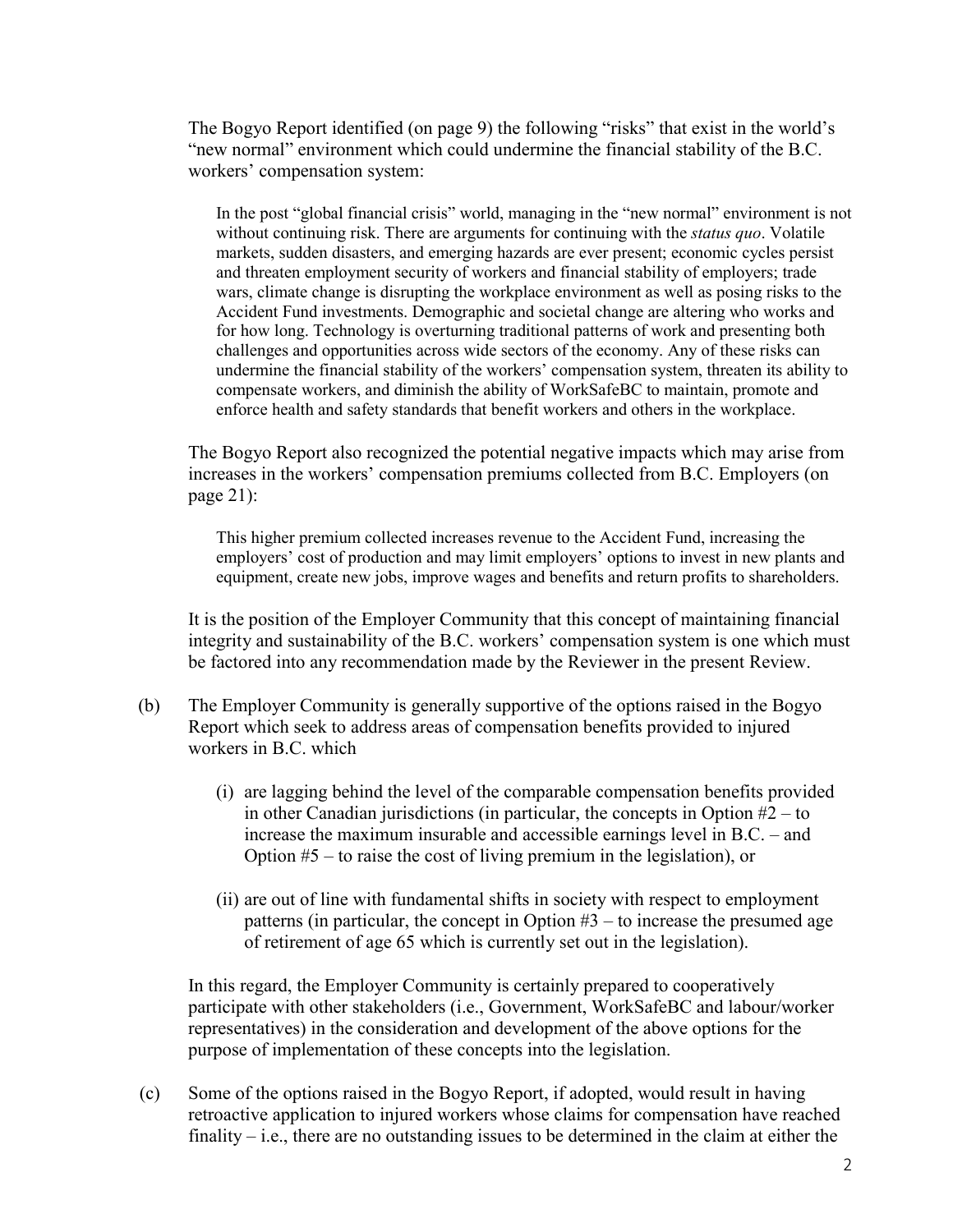initial adjudication or the appellate levels within the B.C. workers' compensation system.

The Employer Community is strongly opposed to the concept of any "retroactive" application with respect to any changes introduced to the B.C. workers' compensation system - whether such changes arise from the Bogyo Report, or from the present Review, otherwise. It is the Employer Community's position that any changes to the B.C. workers' compensation system which may arise from such reviews should only be applied

- (i) to an "active" claim in which the subject matter affected by the change remains subject to adjudication at the initial or appellate level of the workers' compensation system, or
- (ii) to new claims which may be commenced after any applicable change has been implemented.

#### **2. "Other urgent compensation issues"**

In answer to the question raised in Terms of Reference  $\#1(f)$  – whether there are any other urgent compensation issues that were not addressed in the Bogyo Report on how to manage the unappropriated balance in the Accident Fund – the response by the Employer Community is an unequivocal "NO" – i.e., there are no "other urgent compensation issues" within the B.C. workers' compensation system that need to be addressed. We raise the following points in support of the Employer Community's position:

(a) As recognized in the Bogyo Report (at page 9), many of the compensation and benefit parameters in the B.C. legislation are among the highest levels among workers' compensation systems:

> Many of the compensation and benefit parameters "hard coded" into the legislation remain among the highest levels among workers' compensation systems. The 90% of net compensation rate, for example, is equivalent to or greater than the compensation rates of neighbouring and comparator jurisdictions. …

…

WorkSafeBC has historically provided compensation and benefits consistent with the upper range provided by other workers' compensation systems. …

Similarly, the following is stated on page 52 of the Bogyo Report:

The parameters of the wage-loss and permanent disability provisions continue to meet and exceed those provided in other jurisdictions for most workers.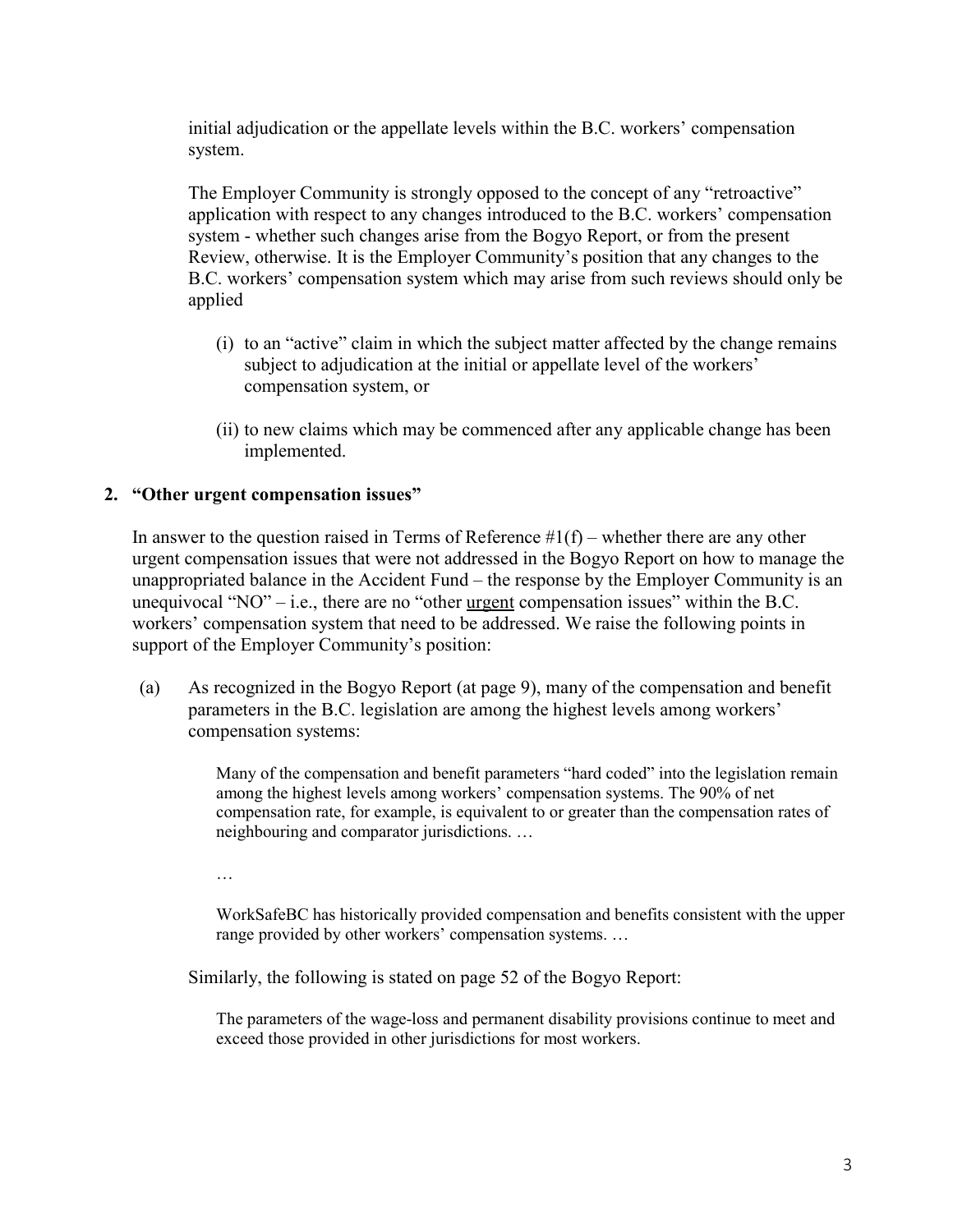(b) It is our understanding that many organizations within the Labour Community are seeking a return to the pre-2002 level of workers' compensation and benefit parameters. For example, the following is stated on page 45 of the Bogyo Report:

> Rolling back the provisions of the 2002 reforms has been a consistent message from labour; a return to pensions for life of the worker was raised as an issue in the consultation.

It is anticipated that the Labour Community and/or Worker Community may well advance an argument to the Reviewer that the return to the pre-2002 level of compensation and benefit parameters represents "other urgent compensation issues" not addressed in the Bogyo Report. If such an argument is raised, it is the Employer Community's position that the Bogyo Report itself has rejected the concept of a return to the pre-2002 level of compensation and benefit parameters as having any urgency based upon "today's reality and trends in workers' compensation legislation". In particular, we refer to the following excerpt on page 11 of the Bogyo Report:

The options described in this paper will not satisfy all stakeholders. … Those that seek an unwinding of past legislative decisions on the basis of righting the perceived wrongs of the past will be similarly disappointed. The social, demographic, technological and economic realities of today have altered the environment; a return to the past is no longer practical nor advisable. The options proposed here are supported by a rationale sensitive to today's reality and trends in workers' compensation legislation.

#### **3. If the Reviewer perceives there are "other urgent compensation issues"**

In the alternative, if the Reviewer perceives that there are other "urgent" compensation issues that were not addressed in the Bogyo Report, we raise the following comments for the Reviewer's consideration:

- (a) The Employer Community requests the Reviewer provide us with the specificity related to any other compensation issues, not addressed in the Bogyo report, that the Reviewer perceives as being "urgent", and a reasonable opportunity to file a further written submission to provide the Reviewer with the Employer Community's input and perspective regarding those issues.
- (b) It is the Employer Community's position that any comprehensive consideration of other compensation issues, which the Reviewer perceives as being "urgent" pursuant to Terms of Reference #1(f), must include a consideration of the cost implications to the B.C. workers' compensation system associated with any potential change to the current compensation or benefit level. In other words, as was the case in the Bogyo Report, the theme of "stability" – i.e., maintaining the financial integrity and sustainability of the B.C. workers' compensation system – must be factored into any consideration given to other compensation issues which the Reviewer may perceive as being "urgent".